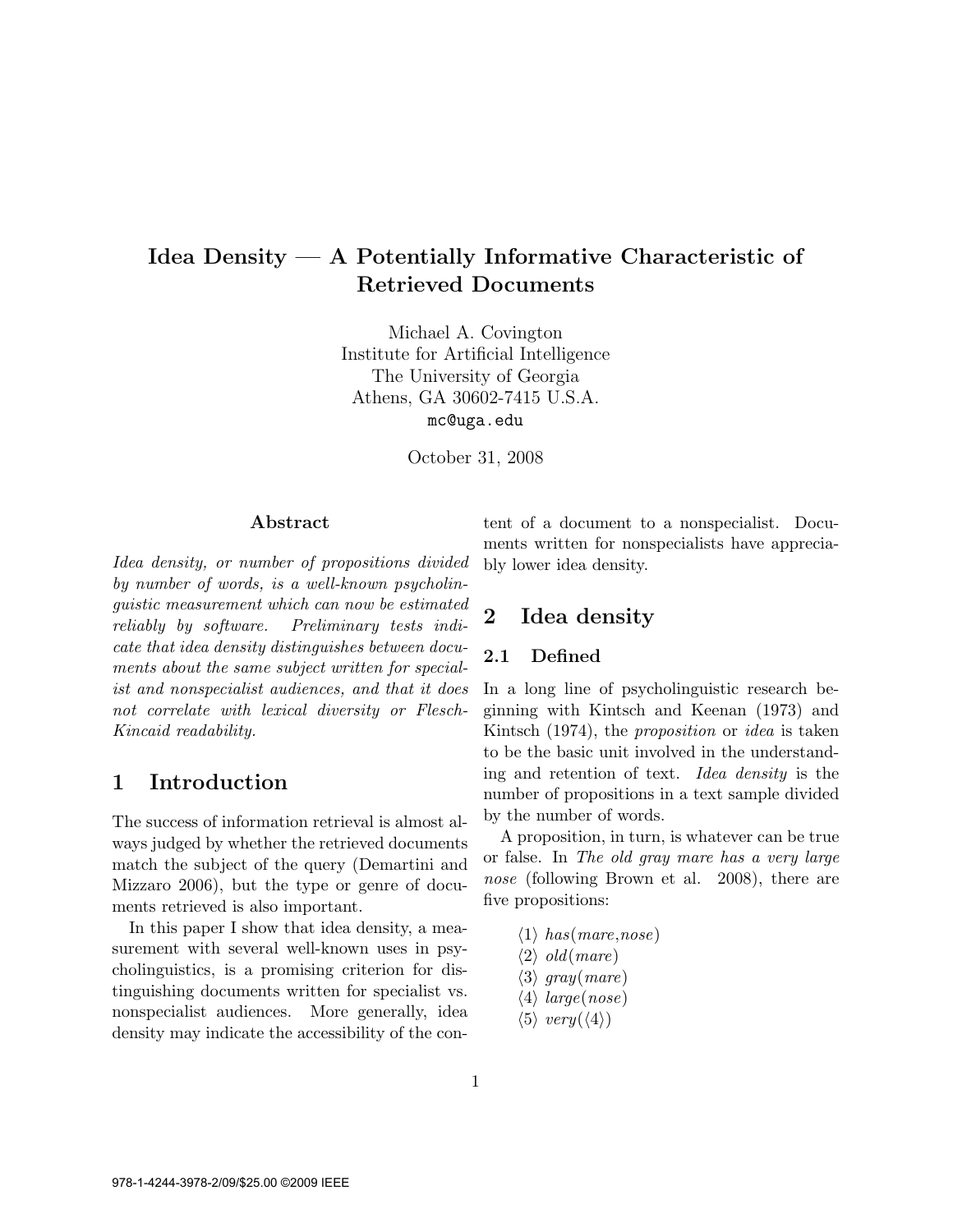In Kintsch's system, unlike formal semantics, common nouns are not predicates (propositions). Further, information about verb tense, modality, or coreference is not counted as separate propositions.

Much could be said for bringing this system in line with current semantic theory, but on the other hand, Kintsch's system has been standard in psycholinguistics for decades and has been validated by a large number of experiments. It is not a theory of logic or knowledge, but rather a theory of how the human mind encodes information.

#### 2.2 Psycholinguistic significance

Kintsch and Keenan (1973) showed that written texts with lower idea density are easier to understand, a result confirmed by a long line of subsequent work (Miller and Kintsch, 1980; Kintsch, 1998). Roughly speaking, each proposition or idea requires a certain amount of processing effort, and high idea density makes for slower processing. That is, idea density, as affecting readability, is a matter of pace; it is the rate at which material is being given to the reader to process.

On the other hand, low idea density in language production can indicate mental impairment (Covington, Riedel et al. 2007, 2008). In a study that brought idea density to the attention of clinicians, Snowdon et al. (1996) successfully predicted Alzheimer's disease from low idea density in autobiographies written 50 years before onset of symptoms.

#### 2.3 Measurement by computer

Propositions correspond roughly to verbs, adjectives, adverbs, prepositions, and subordinating conjunctions (not nouns or pronouns). Exploiting this fact, the computer program CPIDR (Brown et al., 2008) measures the idea density of text by using a part-of-speech tagger, then counting the appropriate parts of speech and applying corrective rules to adjust the count in certain situations. For example, auxiliary verbs are removed; either...or becomes one conjunction rather than two;  $appears + \text{adjective}$  is one proposition, not two; and so forth. Following standard practice, appositive or modifying nouns are not counted as propositions. Figure 1 shows examples of high and low idea density.

CPIDR was developed using Turner and Greene (1977) as a guide and successfully replicated their results. Brown et al. (2008) report that CPIDR agrees with the consensus of a panel of trained human idea-density raters better than the raters agree with each other.

# 3 Experiment with retrieved documents

#### 3.1 Method

For this experiment, fourteen documents were retrieved from the World Wide Web, all on the subject of inflation and U.S. monetary policy. Ten of these were chosen from the links returned by the Google query "predict U.S. inflation rate." In addition, four speeches or reports by Federal Reserve chairmen (Bernanke and Greenspan) were included.

Bibliographies, footnotes, section headings, tabular material, displayed formulae, displayed quotations, and the introductory and closing remarks in speeches were excluded. So were passages containing such a high proportion of displayed formulae that the English style was seriously disrupted. All decisions about choice of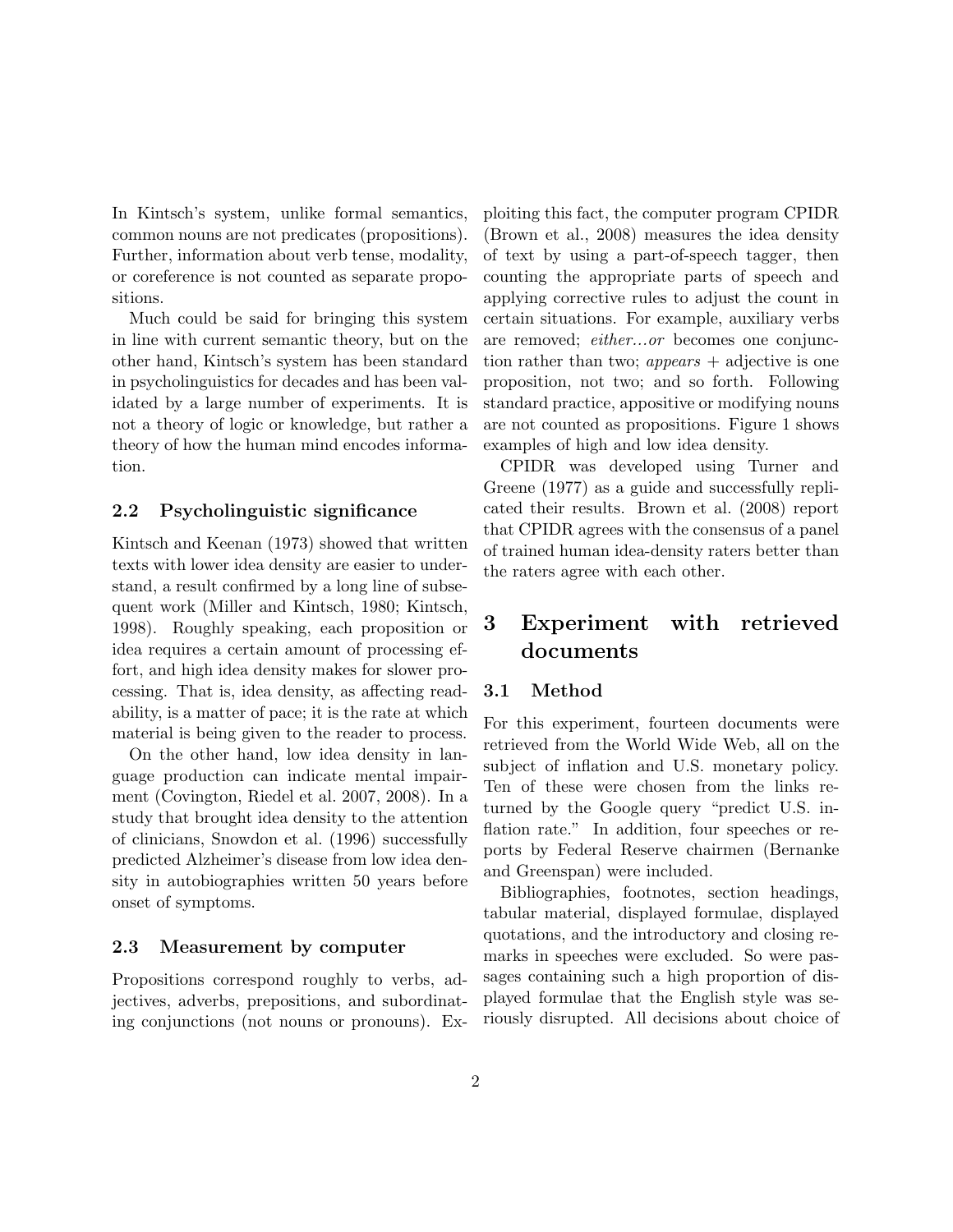material and excluded sections were made before any part of the analysis had been performed. All documents were converted to UTF-8 plain text.

Idea density of each document was measured with CPIDR 3.2 (Covington 2007). Lexical diversity was measured as a average of the typetoken ratio in a moving 300-word window, and Flesch-Kincaid reading level was computed by Microsoft Word 2003.

#### 3.2 Results

The results are shown in Table 1. In the table, the documents are sorted in order of increasing idea density, and each has been informally characterized as "popular" (news reporting), "introductory" (for serious nonspecialists), "scholarly" (research papers), or "technical" (addressed to experienced economic decision makers rather than researchers).

By these criteria, popular or introductory documents always have an idea density below 0.5, while technical documents are always above 0.5. Indeed, the speeches of Alan Greenspan — actually used mostly in written form, and notorious for their information-packed style — are both above 0.525.

Scholarly research papers are scattered across the whole range. This probably reflects the fact that a scholarly paper that breaks new ground can and should be written as an introduction to its (new) subject, while one that continues an existing line of work is more like a technical paper.

More importantly, idea density does not correlate significantly with lexical diversity or with Flesch-Kincaid readability, nor does either of these appear to distinguish technical from nontechnical writing. In the sample, the lowest Flesch-Kincaid level and the highest are both

technical documents with high idea density. The lexical diversity of one of Greenspan's speeches is the same as that of a Bloomberg News report.

#### 3.3 Why it works

One possible explanation of the results is the following. The idea density of a text determines the amount of work a reader must do in order to understand it (Miller and Kintsch, 1980). If an idea is familiar to the reader, it does not require as much work to process as if it were new. Accordingly, readers already familiar with a subject can comfortably process text with higher idea density than would be suitable for newcomers to the field. Thus, idea density is an indirect measure of the amount of presupposed knowledge.

## 4 Conclusions

The results show that idea density is a promising tool for distinguishing introductory from advanced-level treatments of subjects, and that it is distinct from lexical diversity and the Flesch-Kincaid readability index (which is based on word length and sentence length). Further investigation of its potential usefulness in information retrieval is warranted.<sup>1</sup>

## References

Brown, Cati; Snodgrass, Tony; Kemper, Susan J.; Herman, Ruth; and Covington, Michael A. (2008) Automatic measurement of

<sup>&</sup>lt;sup>1</sup>I want to thank Livia Polanyi (of *www.powerset.com*), who suggested to me in early 2007 that idea density might be useful for evaluating retrieved documents in some way. She is of course not responsible for any of the content of this paper.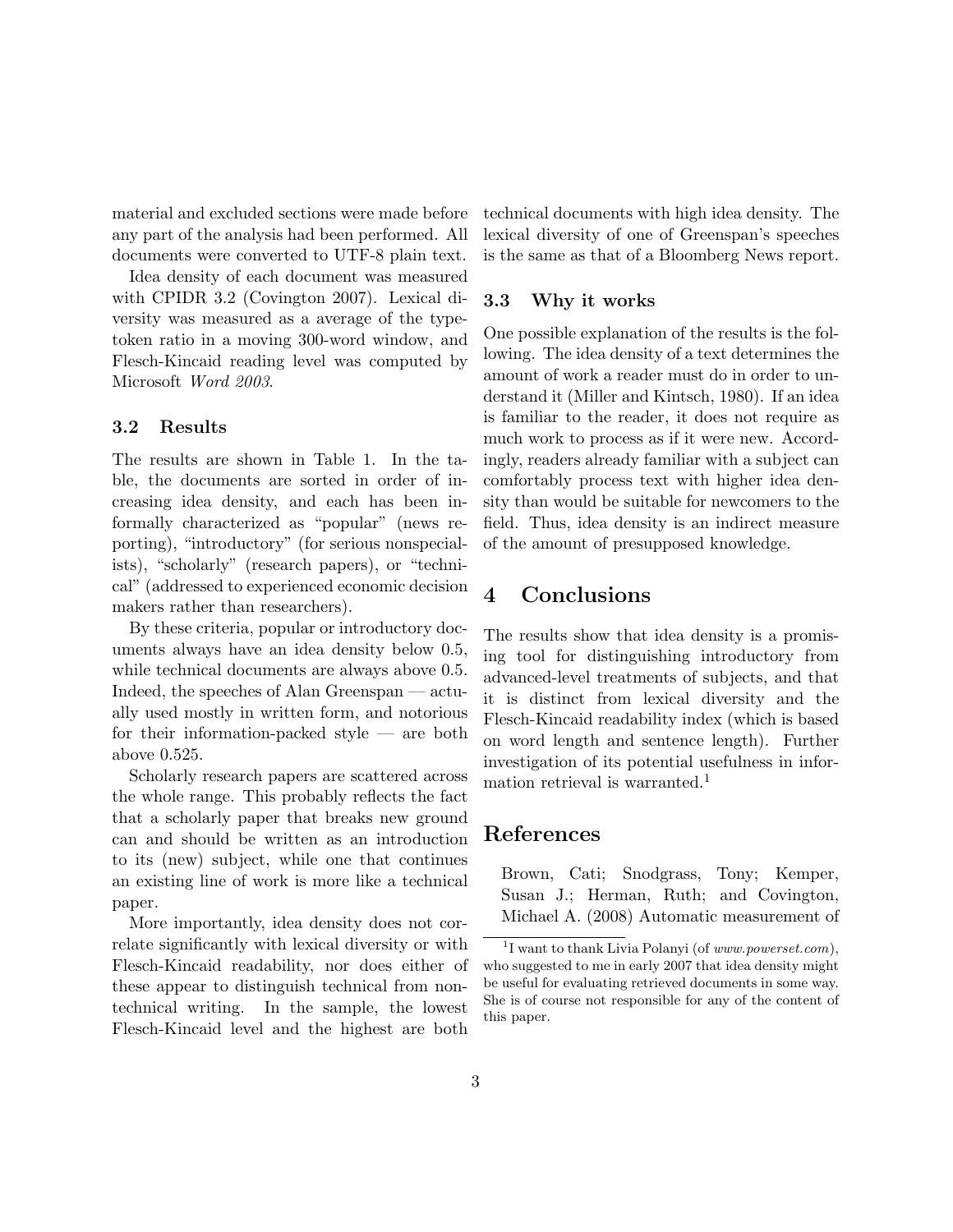#### High idea density:

When investors are familiar with the environment, they perceive less risk than they do for objectively comparable investment opportunities in far distant, less familiar environments.

Alan Greenspan, speech, 2005/12/02

#### Low idea density:

An increase in the factory workweek made the biggest positive contribution to the July leading indicators, adding 0.12 percentage point.

Bloomberg News, 2006/08/17

Figure 1: Examples of high and low idea density (using boldface to indicate words counted as ideas by CPIDR).

| Document<br>(sorted by ascending idea density)                                     | Genre        | Idea<br>Density         | Lexical<br>Diversity <sup><i>a</i></sup> | Flesch-Kincaid<br>Reading Level <sup>b</sup> |
|------------------------------------------------------------------------------------|--------------|-------------------------|------------------------------------------|----------------------------------------------|
| Bloomberg News, "U.S. Leading Indicators" $(2006/08/17)$                           | Popular      | 0.434                   | 0.572                                    | 12.9                                         |
| Kitov, "Exact Prediction" (U. Munich working paper)                                | Scholarly    | 0.481                   | 0.525                                    | 10.8                                         |
| Associated Press, "Fed Revises" (2008/02/21)                                       | Popular      | 0.482                   | 0.572                                    | 12.4                                         |
| Wikipedia, "Monetary Policy" <sup>c</sup>                                          | Introductory | 0.485                   | 0.531                                    | 15.5                                         |
| Hyclak & Ohn, "Wage Inflation" (Econ. Letters)                                     | Scholarly    | 0.486                   | 0.503                                    | 17.2                                         |
| USA Today, "Greenspan Predicts" (2007/09/14)                                       | Popular      | 0.489                   | 0.569                                    | 11.5                                         |
| Investopedia, "Trying to Predict Interest Rates"                                   | Introductory | 0.493                   | 0.500                                    | 12.4                                         |
| Wikipedia, "Inflation"                                                             | Introductory | 0.498                   | 0.523                                    | 14.6                                         |
| Bernanke, speech, $2008/01/10$                                                     | Technical    | 0.504                   | 0.581                                    | 16.3                                         |
| Stockman, "Dollar Depreciation" (SOMC working paper)                               | Technical    | 0.509                   | 0.479                                    | 9.3                                          |
| Wright, "Forecasting U.S. Inflation" (FRB working paper) <sup><math>c</math></sup> | Scholarly    | 0.516                   | 0.514                                    | 14.0                                         |
| Bernanke, report to Congress, 2008/02/27                                           | Technical    | 0.519                   | 0.563                                    | 16.8                                         |
| Greenspan, to congressional committee, $2005/06/09$                                | Technical    | 0.528                   | 0.596                                    | 15.0                                         |
| Greenspan, speech, $2005/12/02$                                                    | Technical    | 0.533                   | 0.572                                    | 17.4                                         |
| Correlation with idea density                                                      |              | $\mathcal{r}$<br>$=$    | 0.053                                    | 0.356                                        |
| (not significant in either case)                                                   |              | $\boldsymbol{P}$<br>$=$ | 0.85                                     | 0.21                                         |

Table 1: Comparison of 14 documents on the same subject.

<sup>a</sup>Type-token ratio measured as a moving average over a 300-word window.

 $<sup>b</sup>$ Computed by Microsoft Word 2003.</sup>

<sup>c</sup>Only the first part of the document was analyzed; later portions contained too many formulae to be effective samples of English style.